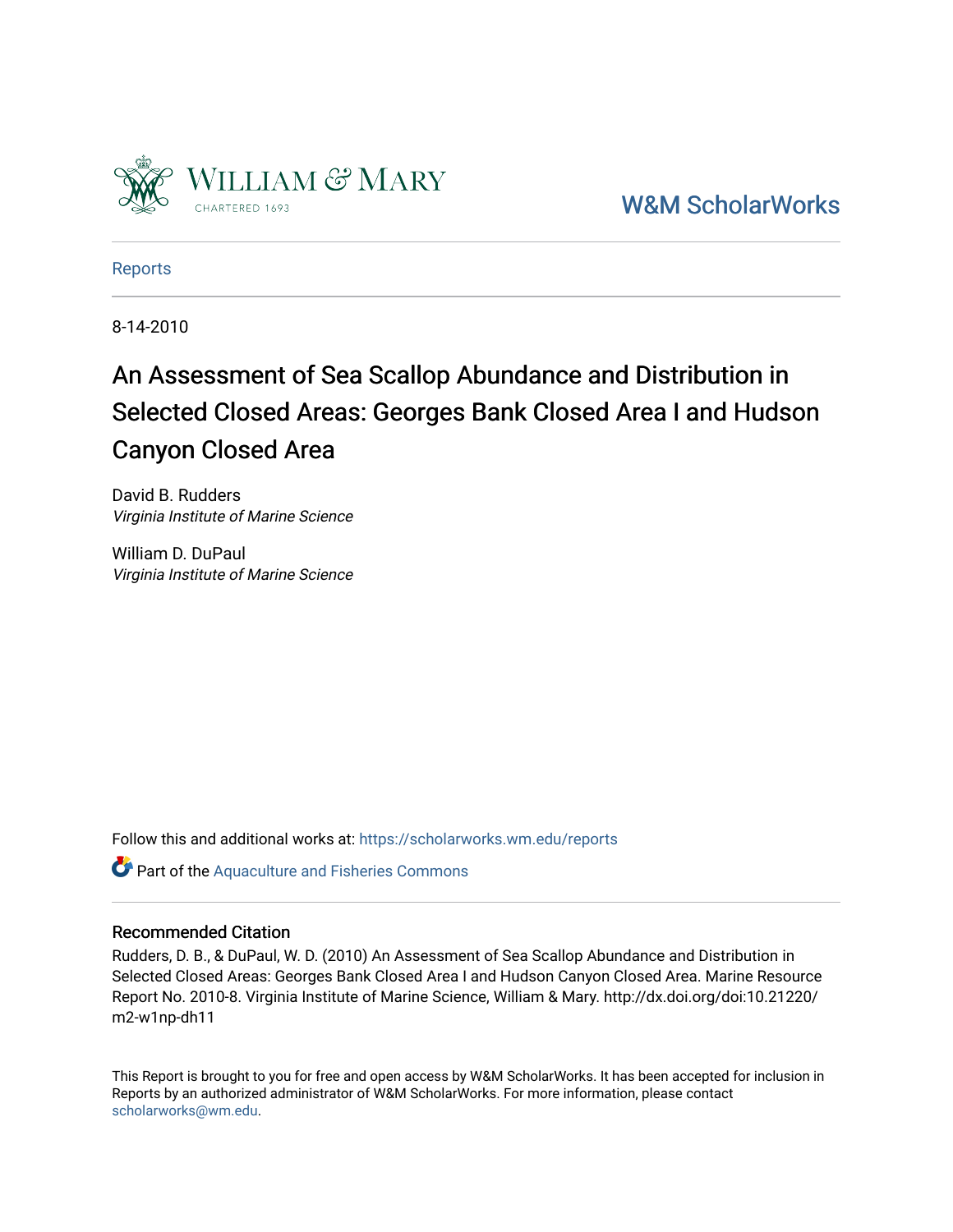**An Assessment of Sea Scallop Abundance and Distribution in Selected Closed Areas: Georges Bank Closed Area I and Hudson Canyon Closed Area**

> Submitted to: Sea Scallop Plan Development Team

> > David B. Rudders William D. DuPaul

Virginia Institute of Marine Science College of William and Mary Gloucester Point, VA 23062

VIMS Marine Resource Report No. 2010-8 August 14, 2010

> For PDT Use Only Do Not Copy, Cite or Circulate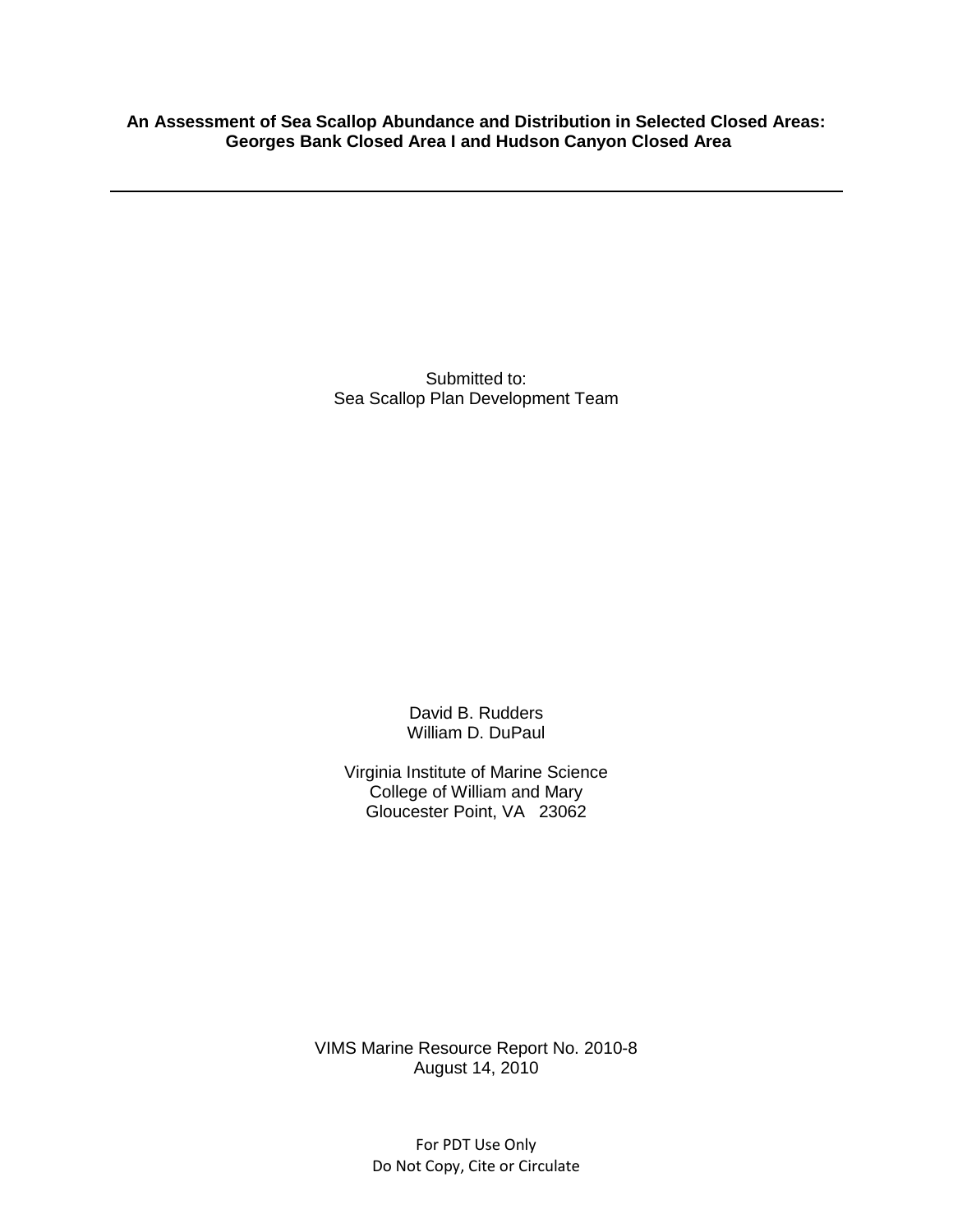#### **Summary**

During July of 2010, VIMS and the sea scallop industry conducted abundance surveys of Georges Bank Closed Area I (GBCAI) and Hudson Canyon Closed Area (HCCA). The primary objective of these surveys was to estimate the exploitable biomass of sea scallops in the access area of CAI and the entire HCCA. During the cruises, we sampled 86 stations within the boundaries of the GBCAI and 97 stations in the HCCA. The resulting catch data as well as scallops sampled to estimate the length-weight relationships formed the basis for the analysis. Our results indicate that, depending upon the length weight relationship used roughly 10,000 to 14,000 metric tons of exploitable sea scallops (meat weight) are contained within the GBCAI and 13,000 to 17,000 metric tons (meat weight) are contained within the HCCA.

While the overall levels of biomass in the areas were sufficient to support an opening to the industry in 2011, a couple of cautionary observations were made during the cruises. In the case of the GBCAI, we observed large numbers of very old scallops, whose meats at the time of the sampling were of dubious quality and potentially not as desirable by the marketplace. In the case of the HCCA, while there was significant biomass within the area, it is a quite large area and overall scallop density and size was relatively low with the spatial distribution of animals focused on the western and southern borders of the area.

### **Methods**

#### *Survey Area and Sampling Design*

The proposed access area of GBCAI, (contained in Amendment 15 to the Sea Scallop Fishery Management Plan) in addition to the entire HCCA was surveyed during the course of this project. The boundary coordinates of the surveyed areas can be found in Table 1. Sampling stations for this study were selected within the context of a systematic random grid. With the patchy distribution of sea scallops determined by some unknown combination of environmental gradients (i.e. latitude, depth, hydrographic features, etc.), a systematic selection of survey stations results in an even dispersion of samples across the entire sampling domain. The systematic grid design was successfully implemented during industry-based surveys since 1998. This design has also been utilized for the execution of a trawl survey in the Bering Sea (Gunderson, 1993).

#### *Sampling Protocols*

While at sea, the vessel simultaneously towed two dredges. A NMFS survey dredge, 8 feet in width equipped with 2-inch rings, 4-inch diamond twine top and a 1.5-inch diamond mesh liner was towed on one side of the vessel. On the other side of the vessel, a 14 or 15 foot commercial scallop dredge equipped with 4-inch rings, a 10-inch diamond mesh twine top and no liner was utilized. The dredge frame used in this study was the recently developed "Coonamessett Farm Turtle Dredge" design. Position of twine top within the dredge bag was standardized throughout the study and rock chains/and turtle chains were used in configurations as dictated by the area surveyed and current regulations. In this paired design, it is assumed that the dredges cover a similar area of substrate and sample from the same population of scallops. The dredges were switched to opposite sides of the vessel mid-way throughout the trip to help minimize any bias.

For each survey tow, the dredges were fished for 15 minutes with a towing speed of approximately 3.8-4.0 kts. High-resolution navigational logging equipment was used to accurately determine and record vessel position. A Star-Oddi™ DST sensor was used on the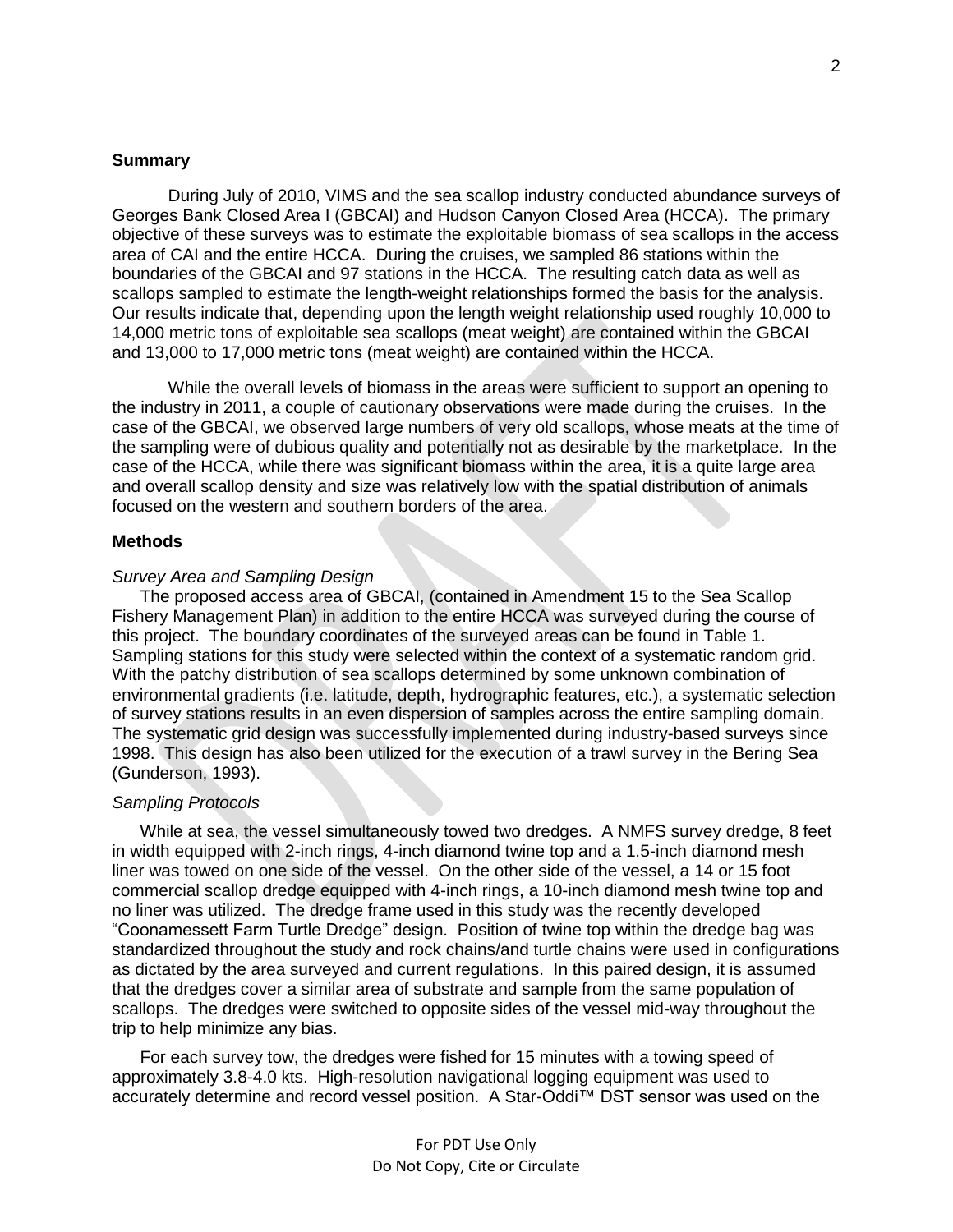dredge to measure and record dredge tilt angle as well as depth. With these measurements, the start and end of each tow was estimated. Synchronous time stamps on both the navigational log and DST sensor were used to estimate the linear distance for each tow.

Sampling of the catch was performed using the protocols established by DuPaul and Kirkley, 1995 and DuPaul *et. al.* 1989. For each survey tow, the entire scallop catch was placed in baskets. Depending on the total volume of the catch, a fraction of these baskets were measured for sea scallop length frequency. The shell height of each scallop in the sampled fraction was measured on NMFS sea scallop measuring boards in 5 mm intervals. This protocol allows for the estimation of the size frequency for the entire catch by expanding the catch at each shell height by the fraction of total number of baskets sampled. Finfish and invertebrate bycatch were quantified, with finfish being sorted by species and measured to the nearest 1 cm.

Samples were taken to determine area specific shell height-meat weight relationships. At roughly 25 randomly selected stations the shell height of a sample of 10 scallops was measured to the nearest 0.1 mm. These scallops were then carefully shucked and the adductor muscle individually packaged and frozen at sea. Upon return, the adductor muscle was weighed to the nearest 0.1 gram. The relationship between shell height and meat weight was estimated using a generalized linear mixed model (gamma distribution, log link) incorporating depth as an explanatory variable in SAS v. 9.2. with the model:

lnMW = lnα + β\*lnSH + γ\*lnDepth

where MW=meat weight (grams), SH=shell height (millimeters), Depth=depth (meters). α, β and γ are parameters to be estimated.

The standard data sheets used since the 1998 Georges Bank survey were used. The bridge log maintained by the captain/mate recorded location, time, tow-time (break-set/haulback), tow speed, water depth, catch, bearing, weather and comments relative to the quality of the tow. The deck log maintained by the scientific personnel recorded detailed catch information on scallops, finfish, invertebrates and trash.

#### *Data Analysis*

The catch and navigation data were used to estimate swept area biomass within the areas surveyed. The methodology to estimate biomass is similar to that used in previous survey work by VIMS. In essence, we estimate a mean abundance from the point estimates and scale that value up to the entire area of the domain sampled. This calculation is given:

$$
TotalBiomass = \sum_{j} \left( \frac{CacheWtperTowinSubarea_j}{AreaSweptperTow} \right) \left\{ \sum_{j} \left( \frac{AreaSweptperTow}{Efficiency} \right) \right\} \left\{ \sum_{j} \left( \frac{Value}{Efficiency} \right) \right\} \left\{ \sum_{j} \left( \frac{Value}{Efficiency} \right) \right\} \left\{ \sum_{j} \left( \frac{Value}{Efficiency} \right) \right\} \left\{ \sum_{j} \left( \frac{Value}{Efficiency} \right) \right\} \left\{ \sum_{j} \left( \frac{Value}{Efficiency} \right) \right\} \left\{ \sum_{j} \left( \frac{Value}{Efficiency} \right) \right\} \left\{ \sum_{j} \left( \frac{Value}{Efficiency} \right) \right\} \left\{ \sum_{j} \left( \frac{Value}{Efficiency} \right) \right\} \left\{ \sum_{j} \left( \frac{Value}{Efficiency} \right) \right\} \left\{ \sum_{j} \left( \frac{Value}{Efficiency} \right) \right\} \left\{ \sum_{j} \left( \frac{Value}{Efficiency} \right) \right\} \left\{ \sum_{j} \left( \frac{Value}{Efficiency} \right) \right\} \left\{ \sum_{j} \left( \frac{Value}{Efficiency} \right) \right\} \left\{ \sum_{j} \left( \frac{Value}{Efficiency} \right) \right\} \left\{ \sum_{j} \left( \frac{Value}{Efficiency} \right) \right\} \left\{ \sum_{j} \left( \frac{Value}{Efficiency} \right) \right\} \left\{ \sum_{j} \left( \frac{Value}{Efficiency} \right) \right\} \left\{ \sum_{j} \left( \frac{Value}{Efficiency} \right) \right\} \left\{ \sum_{j} \left( \frac{Value}{Efficiency} \right) \right\} \left\{ \sum_{j} \left( \frac{Value}{Efficiency} \right) \right\} \left\{ \sum_{j} \left( \frac{Value}{Efficiency} \right) \right\} \left\{ \sum_{j} \left( \frac{Value}{Efficiency} \right) \right\} \left\{ \sum_{j} \left( \frac{Value}{Efficiency} \right) \right\} \left\{ \sum_{j} \left( \frac{Value}{Efficiency} \right) \right\} \left\{ \sum_{j} \left( \frac{
$$

Catch weight per tow of exploitable scallops was calculated from the raw catch data as an expanded size frequency distribution with an area and depth appropriate shell height-meat weight relationship applied (length-weight relationships were obtained from SARC 50 document as well as the actual relationship taken during the cruise) (NEFSC, 2010). Exploitable biomass,

> For PDT Use Only Do Not Copy, Cite or Circulate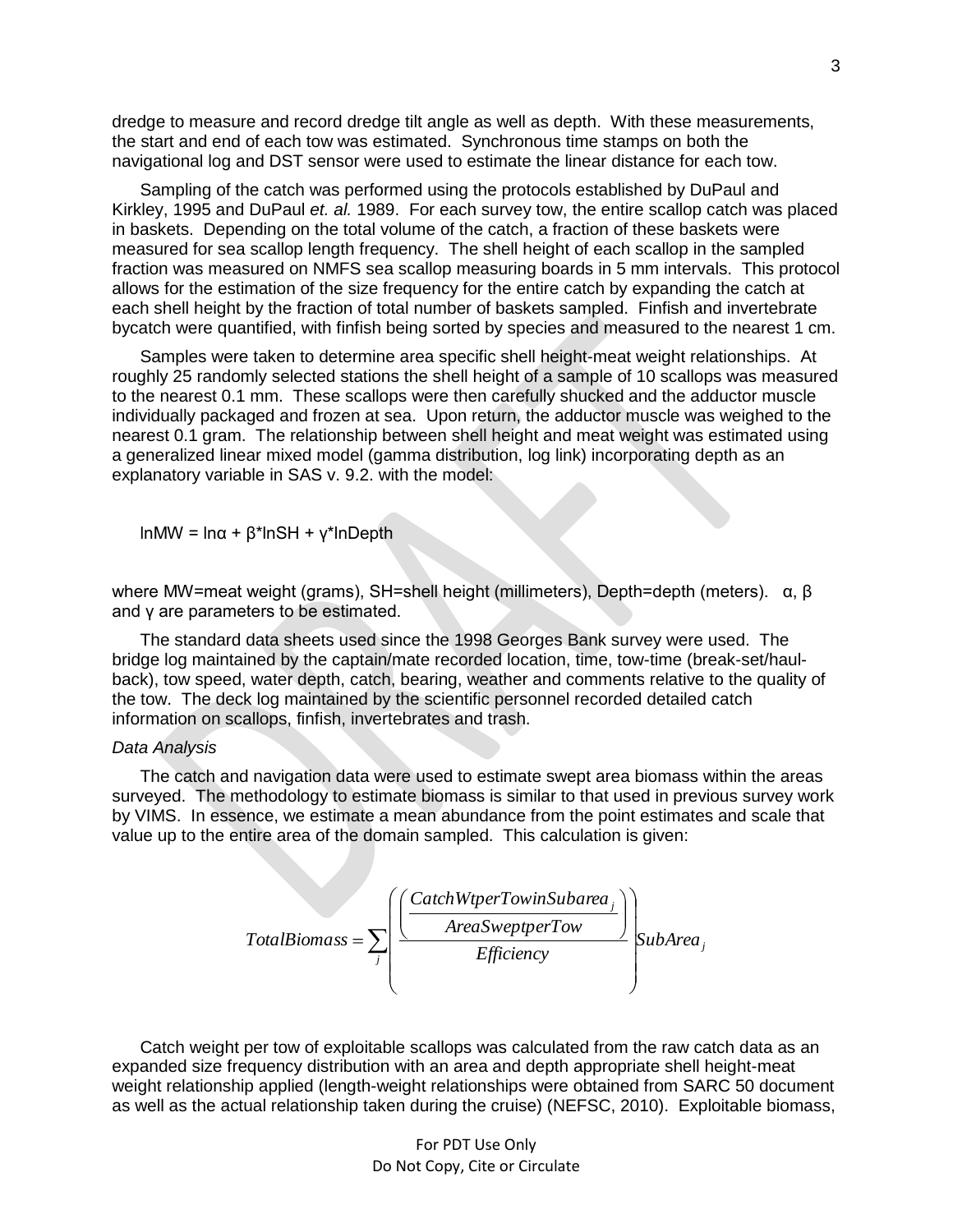defined as that fraction of the population vulnerable to capture by the currently regulated commercial gear, was calculated using two approaches. The observed catch at length data from the NMFS survey dredge (assumed to be non size selective) was adjusted based upon the size selectivity characteristics of the commercial gear (Yochum and DuPaul, 2008). The observed catch-at-length data from the commercial dredge was not adjusted due to the fact that these data already represent that fraction of the population that is subject to exploitation by the currently regulated commercial gear.

Utilizing the information obtained from the high resolution GPS, an estimate of area swept per tow was calculated. Throughout the cruises the location of the ship was logged every three seconds. By determining the start and end of each tow based on the recorded times as determined by the tilt sensor data of, a survey tow can be represented by a series of consecutive coordinates (latitude, longitude). The linear distance of the tow is calculated by:

The linear distance of the tow is multiplied by the width of the gear to result in an estimate of the area swept by the gear during a given survey tow.

The final two components of the estimation of biomass are constants and not determined from experimental data obtained on these cruises. Estimates of survey dredge gear efficiency have been calculated from a prior experiment using a comparison of optical and dredge catches (NEFSC, 2010). Based on this experiment, an efficiency value of 38% was used for the survey dredge on Georges Bank and a value of 44% was used in the mid-Atlantic. Estimates of commercial sea scallop dredge gear efficiency have been calculated from prior experiments using a variety of approaches (Gedamke *et. al.,* 2005, Gedamke *et. al.,* 2004, D. Hart, pers. comm.). The efficiency of the commercial dredge is generally considered to be higher and based on the prior work as well as the relative efficiency from the data generated from this study; a efficiency values of 60%and 65% were used for the GBCAI and HCCA, respectively. To scale the estimated mean scallop catch to the full domain, the total area of the GBCAI and HCCA was calculated in ArcView v. 3.3.

## **Results**

Summary statistics including the dates of the cruises as well as the number of tows included in the biomass estimates are shown in Table 2. Mean total and exploitable scallop densities observed during the cruises are shown in Table 3. From the density data, an estimate of the total number of scallops contained in the access area of GBCAI and the HCCA is shown in Table 4. From the catch data, an estimate of the average meat weight per scallop for both total catch as well as exploitable animals is shown in Table 5. Mean catch per tow for both areas is shown in Table 6. Total and exploitable biomass estimates are shown for both areas in Tables 7 and 8, respectively. The length weight relationships used in the analyses representing estimates from the actual cruises or SARC 50 are shown in Table 9. Length frequency distributions for both of the cruises are shown in Figures 1 and 2.

#### **Literature Cited**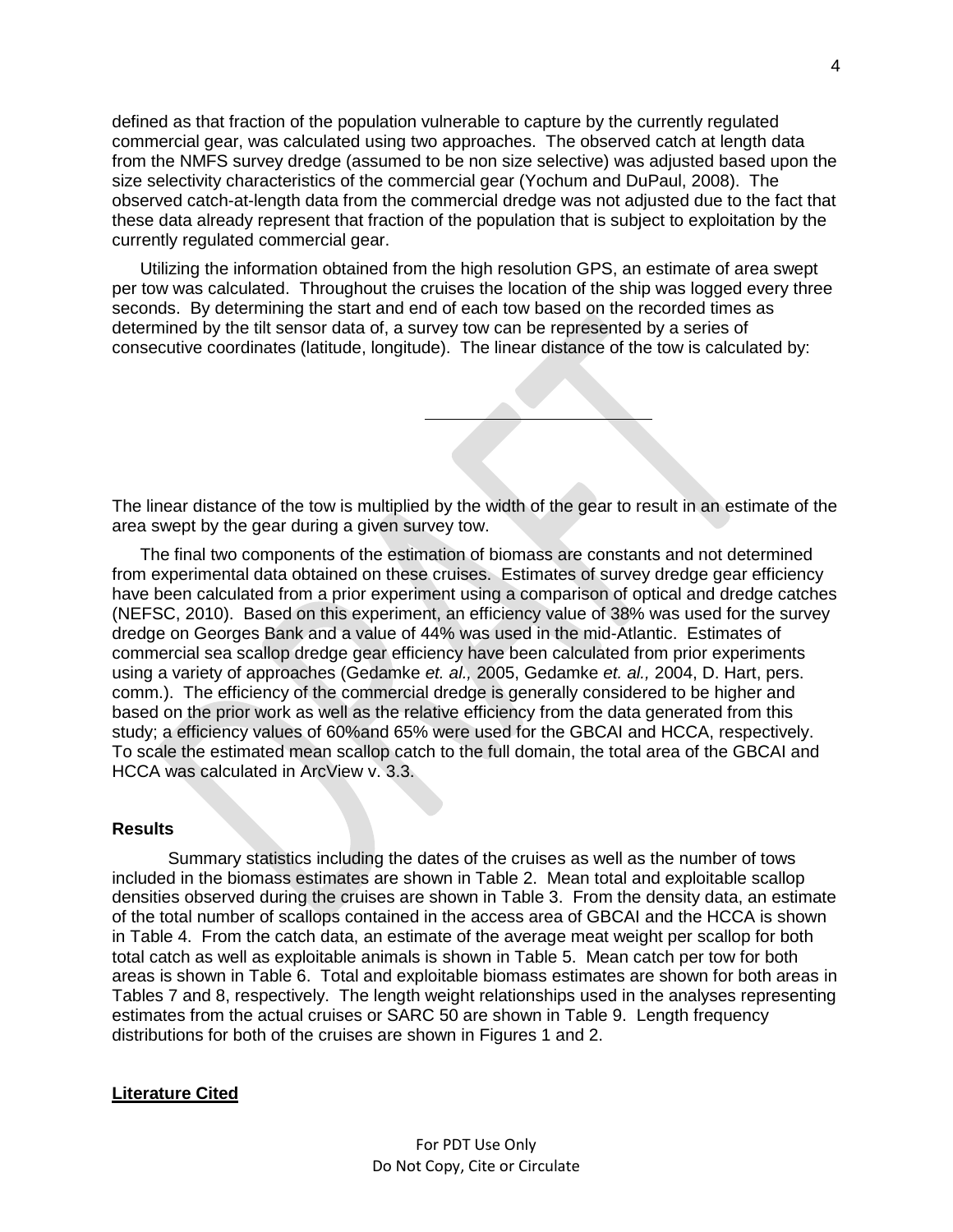- DuPaul, W.D., E.J. Heist, and J.E. Kirkley, 1989. Comparative analysis of sea scallop escapement/retention and resulting economic impacts. College of William & Mary, Virginia Institute of Marine Science, Gloucester Point, VA. VIMS Marine Resource Report 88-10. 70 pp.
- DuPaul, W.D. and J.E. Kirkley, 1995. Evaluation of sea scallop dredge ring size. Contract report submitted to NOAA, National Marine Fisheries Service. Grant # NA36FD0131.
- Gedamke, T., W.D. DuPaul, and J.M. Hoenig. 2004. A spatially explicit open-ocean DeLury analysis to estimate gear efficiency in the dredge fishery for sea scallop *Placopecten magellanicus*. North American Journal of Fisheries Management 24:335-351.
- Gedamke, T., W.D. DuPaul, and J.M. Hoenig. 2005. Index-removal estimates of dredge Efficiency for sea scallops on Georges Bank. North American Journal of Fisheries Management 25:1122-1129.
- Gunderson, D.R. 1993. Surveys of Fisheries Resources. John Wiley & Sons, Inc. New York, NewYork.
- Northeast Fisheries Science Center. 2010. 50th Northeast Regional Stock Assessment Workshop (50th SAW) Assessment Report. US Dept Commer, Northeast Fish Sci Cent Ref Doc. 10-09; 57 p.
- Yochum, N. and DuPaul, W.D. 2008. Size-selectivity of the northwest Atlantic sea scallop (*Placopecten magellanicus)* dredge. Journal of Shellfish Research 27(2): 265-271.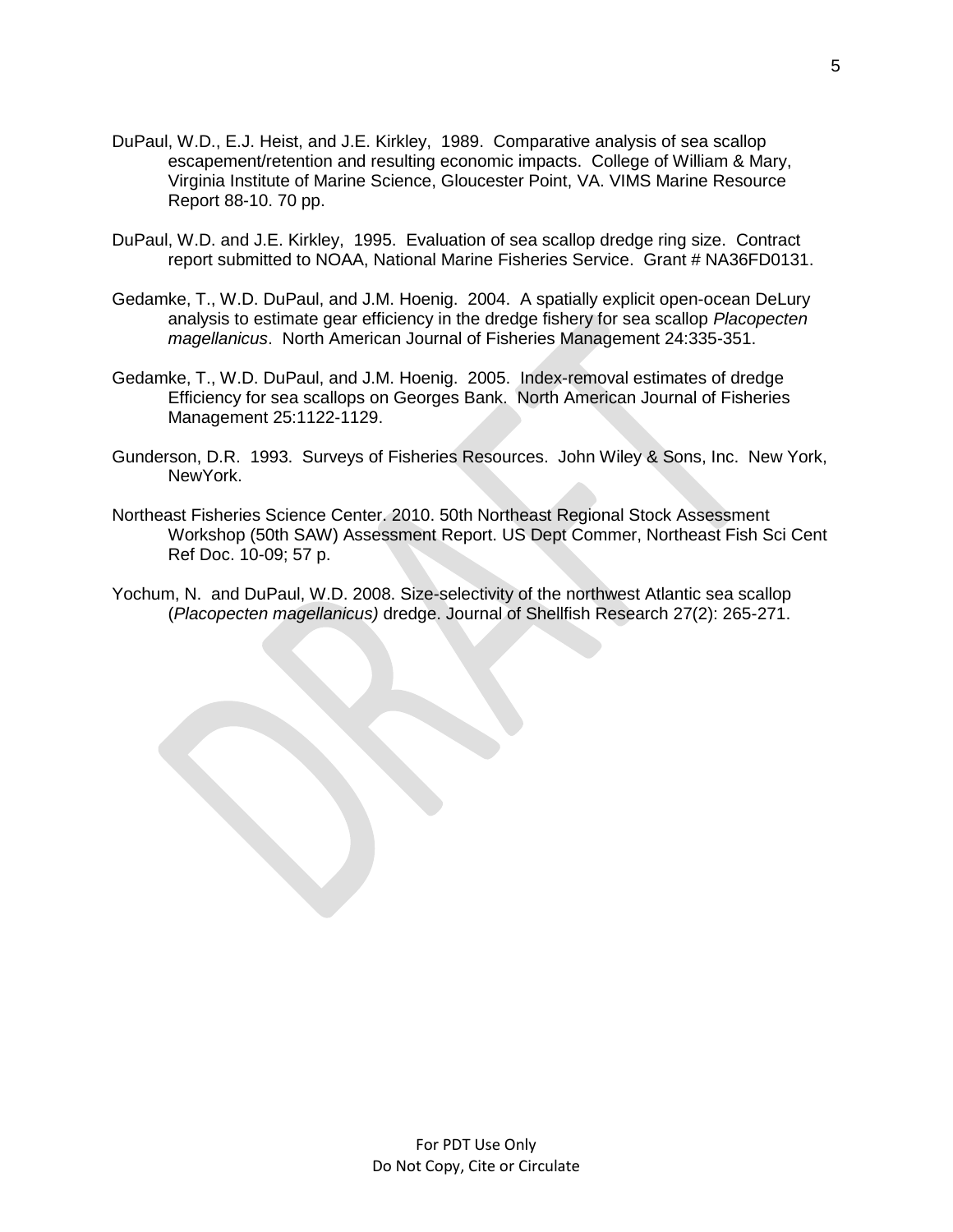| <b>Georges Bank Closed Area I</b><br>(exemption area) | Latitude    | Longitude       |  |
|-------------------------------------------------------|-------------|-----------------|--|
| CAI-1                                                 | 41° 26' N   | 68° 30' W       |  |
| CAI-2                                                 | 40° 58' N   | 68° 30' W       |  |
| CAI-3                                                 | 40° 55' N   | 68° 53' W       |  |
| CAI-4                                                 | 41° 4.54' N | 69° 0.9' W      |  |
|                                                       |             |                 |  |
| HCCA-1                                                | 41°00'      | 67°20'          |  |
| HCCA-2                                                | 41°00'      | 66°35.8'        |  |
| HCCA-3                                                | 41°18.6'    | 66°24.8'        |  |
| HCCA-4                                                | 41°30'      | 66°34.8'        |  |
| HCCA-5                                                | 41°30       | $67^{\circ}20'$ |  |

**Table 1** Boundary coordinates of Nantucket Lightship Closed Area sampled during 2009.

**Table 2** Summary statistics for the survey cruise.

| Area                                           | Cruise<br>dates     | <b>Number of stations</b><br>included in biomass<br>estimate (survey<br>dredge) | <b>Number of stations</b><br>included in biomass<br>estimate (comm.<br>dredge) |
|------------------------------------------------|---------------------|---------------------------------------------------------------------------------|--------------------------------------------------------------------------------|
| Georges Bank Closed Area I<br>(exemption area) | July 13-19,<br>2010 | 86                                                                              | 86                                                                             |
| Hudson Canyon Closed Area                      | July 24-30,<br>2010 | 97                                                                              | 97                                                                             |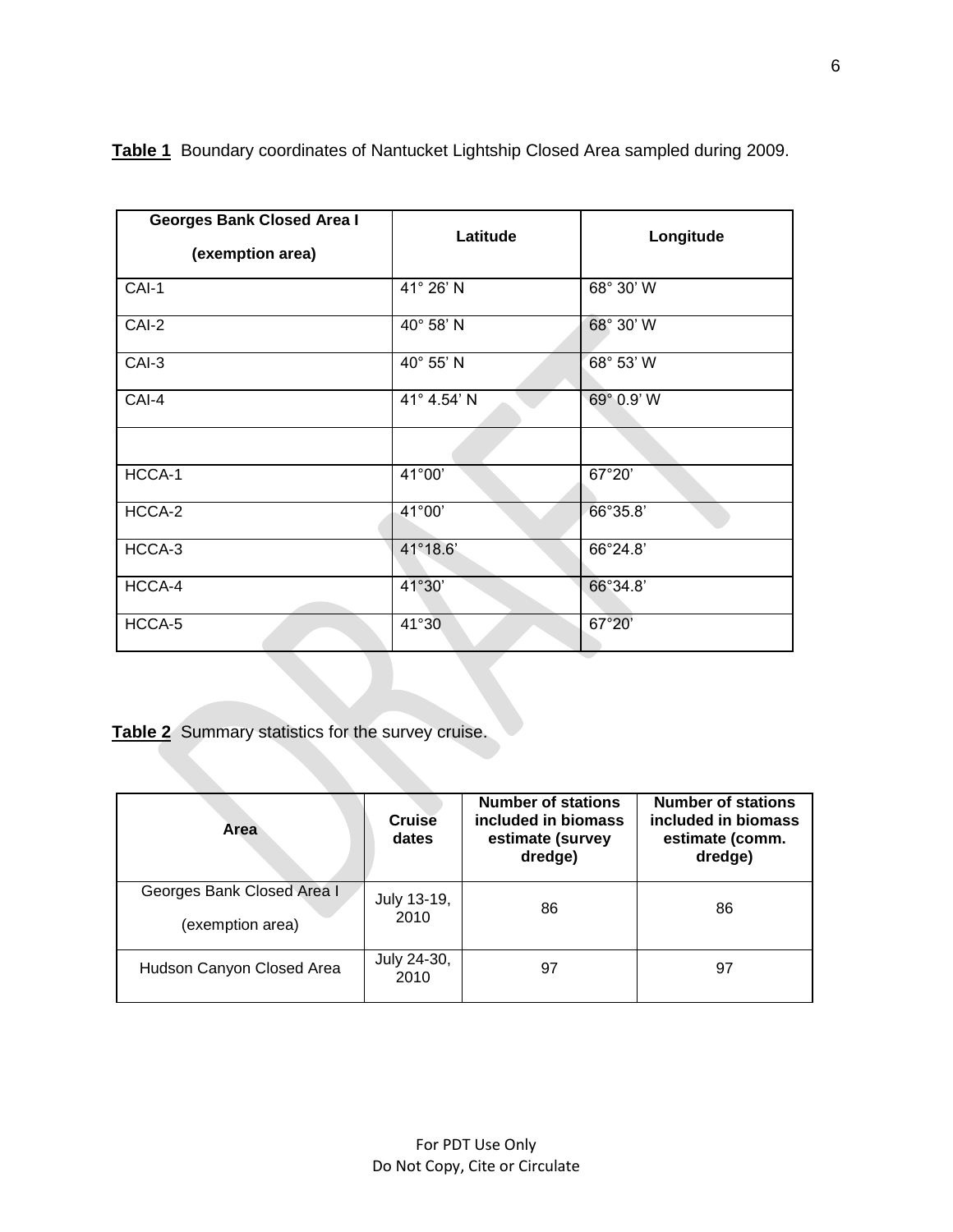**Table 3** Mean total and mean exploitable scallop densities observed during the July 2010 cooperative sea scallop surveys of GBCAI and HCCA.

| Gear         | <b>Efficiency</b> | <b>Average Total Density</b><br>(scallops/m^2) | <b>SE</b> | <b>Average Density of</b><br><b>Exploitable Scallops</b><br>(scallops/m^2) | <b>SE</b> |
|--------------|-------------------|------------------------------------------------|-----------|----------------------------------------------------------------------------|-----------|
| <b>GBCAI</b> |                   |                                                |           |                                                                            |           |
| Commercial   | 60%               |                                                |           | 0.164                                                                      | 0.022     |
| Survey       | 38%               | 0.244                                          | 0.033     | 0.206                                                                      | 0.028     |
| <b>HCCA</b>  |                   |                                                |           |                                                                            |           |
| Commercial   | 65%               |                                                |           | 0.138                                                                      | 0.020     |
| Survey       | 44%               | 0.242                                          | 0.036     | 0.128                                                                      | 0.015     |

**Table 4** Estimated number of scallops in the Georges Bank Closed Area I (access area) and Hudson Canyon Closed Area. The estimate is based upon the estimated density of scallops at commercial dredge efficiencies of 60% and 65% and survey dredge efficiencies of 38% and 44% for the GBCAI and HCCA cruises, respectively. The total area surveyed was estimated at 1,440 km^2 (GBCAI) and 4,356 km^2 (HCCA).

|              | <b>Efficiency</b> | <b>Estimated Total</b> | <b>Estimated Total Exploitable</b> |
|--------------|-------------------|------------------------|------------------------------------|
| Gear         |                   |                        |                                    |
| <b>GBCAI</b> |                   |                        |                                    |
| Commercial   | 60%               |                        | 236,160,000                        |
| Survey       | 38%               | 351,360,000            | 296,208,000                        |
| <b>HCCA</b>  |                   |                        |                                    |
| Commercial   | 65%               |                        | 595,726,870                        |
| Survey       | 44%               | 1,052,060,925          | 557,723,459                        |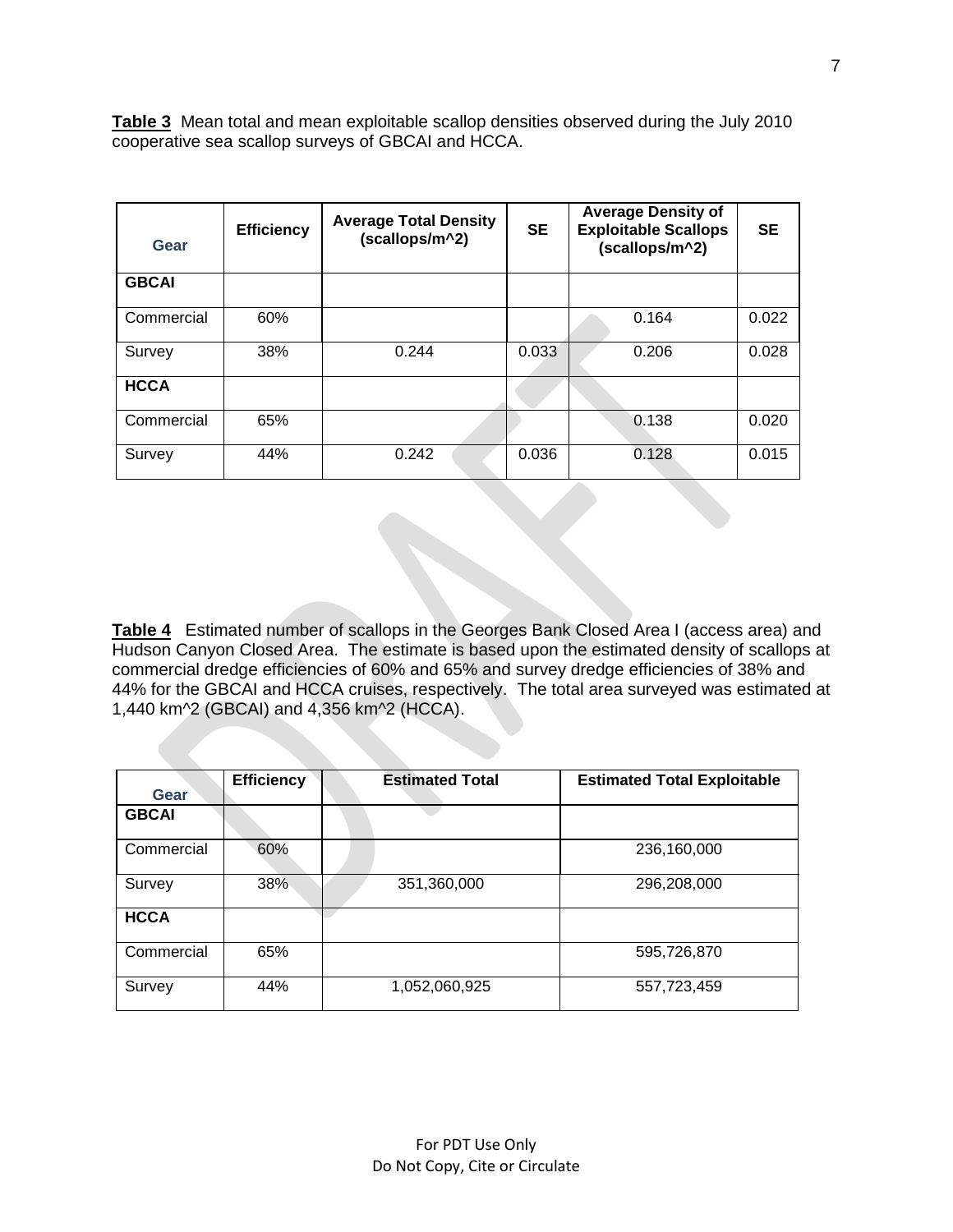**Table 5** Estimated average scallop meat weights for the access area of the Georges Bank Closed Area I and the Hudson Canyon Closed Area. Estimated weights are for the total size distribution of animals as represented by the catch from the NMFS survey dredge as well as the mean weight of exploitable scallops in the area as represented by the catches from both the survey and commercial dredge. Length:weight relationships from both SARC 50 as well as that observed from the cruise are shown.

|              |                   | <b>Mean Meat Weight (g)</b> | <b>Mean Meat Weight (g)</b> |
|--------------|-------------------|-----------------------------|-----------------------------|
| <b>Gear</b>  | SH:MW             | <b>Total scallops</b>       | <b>Exploitable scallops</b> |
| <b>GBCAI</b> |                   |                             |                             |
| Commercial   | <b>SARC 50</b>    |                             | 47.87                       |
| Survey       | <b>SARC 50</b>    | 42.31                       | 46.04                       |
|              |                   |                             |                             |
| Commercial   | <b>July, 2010</b> |                             | 42.02                       |
| Survey       | July, 2010        | 37.8                        | 41.02                       |
| <b>HCCA</b>  |                   |                             |                             |
| Commercial   | <b>SARC 50</b>    |                             | 23.58                       |
| Survey       | <b>SARC 50</b>    | 17.71                       | 23.45                       |
|              |                   |                             |                             |
| Commercial   | <b>July, 2010</b> |                             | 26.20                       |
| Survey       | <b>July, 2010</b> | 19.35                       | 25.96                       |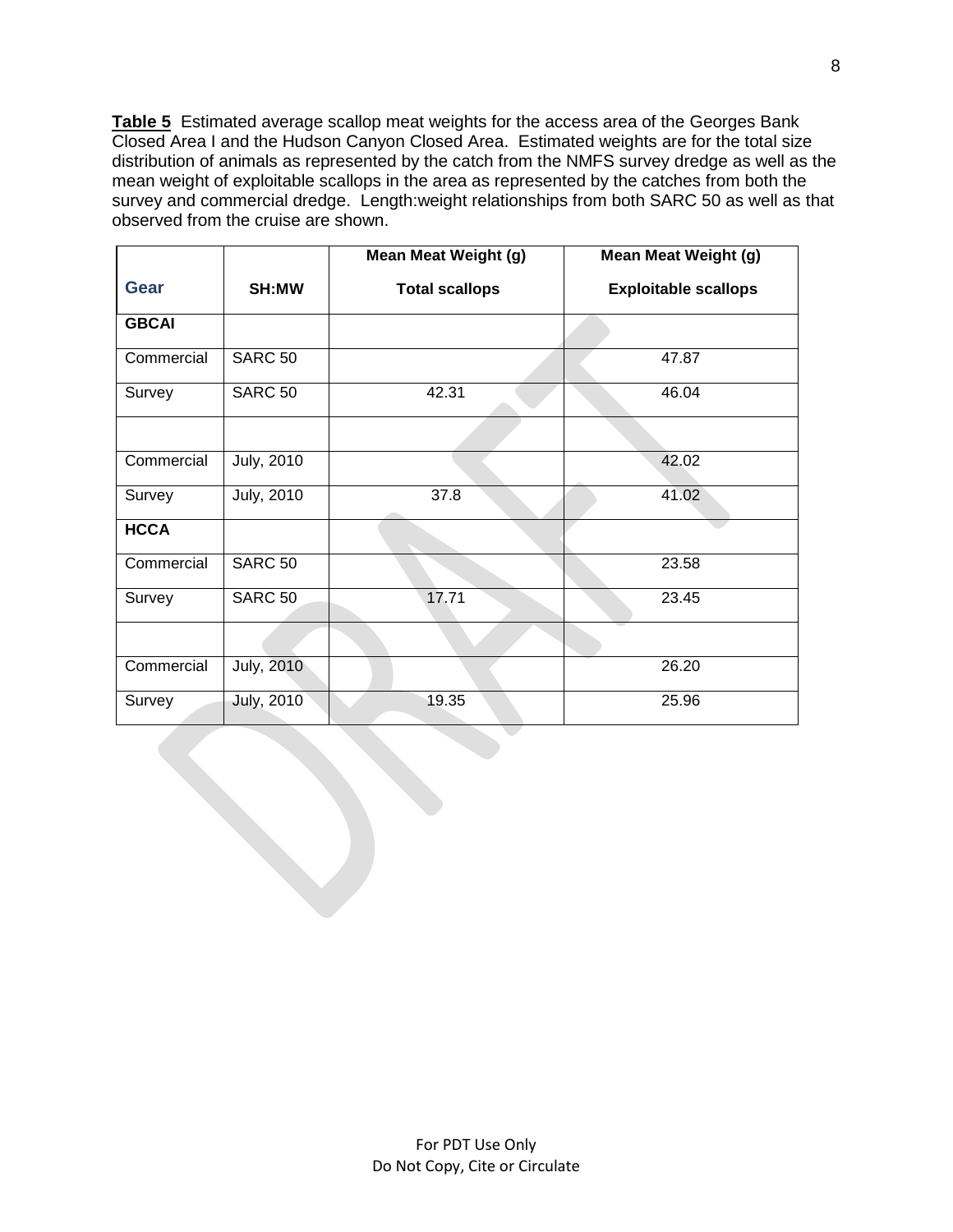**Table 6** Mean catch of sea scallops observed during the 2010 VIMS-Industry cooperative closed area survey of the Georges Bank Closed Area I and the Hudson Canyon Closed Area. Mean catch is depicted as a function of various shell height meat weight relationships, either an area specific relationship derived from samples taken during the survey, or a relationship from SARC 50.

| <b>Gear</b>  | <b>Samples</b> | SH:MW             | <b>Mean</b><br>(grams/tow) | <b>Standard Error</b> |
|--------------|----------------|-------------------|----------------------------|-----------------------|
| <b>GBCAI</b> |                |                   |                            |                       |
| Commercial   | 86             | <b>SARC 50</b>    | 41,649.0                   | 5,824.5               |
| Survey       | 86             | <b>SARC 50</b>    | 18,507.68                  | 2,555.8               |
| Commercial   | 86             | <b>July, 2010</b> | 37,082.3                   | 5,224.6               |
| Survey       | 86             | <b>July, 2010</b> | 16,534.0                   | 2,293.8               |
| <b>HCCA</b>  |                |                   |                            |                       |
| Commercial   | 97             | <b>SARC 50</b>    | 18,193.7                   | 2,541.5               |
| Survey       | 97             | <b>SARC 50</b>    | 6,120.1                    | 692.8                 |
|              |                |                   |                            |                       |
| Commercial   | 97             | July, 2010        | 20,215.64                  | 2,836.1               |
| Survey       | 97             | <b>July, 2010</b> | 9,562,8                    | 1,123.8               |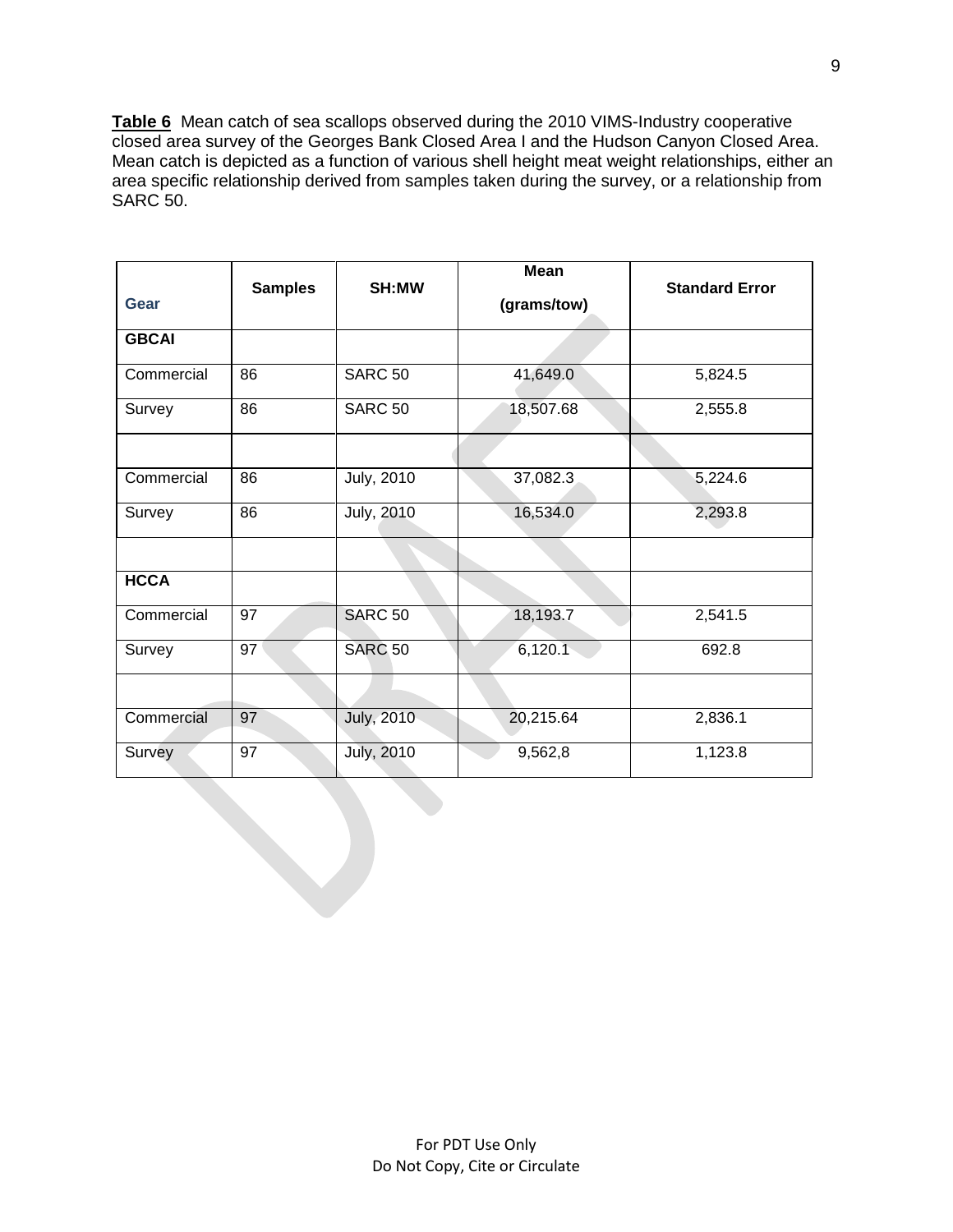**Table 7** Estimated total biomass of sea scallops observed during the July 2010 VIMS-Industry cooperative closed area survey of the Georges Bank Closed Area I and the Hudson Canyon Closed Area. Biomass is presented as a function of two different shell height meat weight relationships, either an area specific relationship derived from samples taken during the actual survey or a regional relationship from SARC 50.

| Gear         | <b>SH:MW</b>      | <b>Efficiency</b> | <b>Total</b><br><b>Biomass</b><br>(mt) | 95% CI  | Lower<br><b>Bound</b><br>95% CI | <b>Upper</b><br><b>Bound</b><br>95%CI |
|--------------|-------------------|-------------------|----------------------------------------|---------|---------------------------------|---------------------------------------|
| <b>GBCAI</b> |                   |                   |                                        |         |                                 |                                       |
| Survey       | <b>SARC 50</b>    | 38%               | 14,864.2                               | 2,480.1 | 12,384.5                        | 17,344.8                              |
| Survey       | <b>July, 2010</b> | 38%               | 13,279.0                               | 2,225.9 | 11,053.2                        | 15505.7                               |
| <b>HCCA</b>  |                   |                   |                                        |         |                                 |                                       |
| Survey       | <b>SARC 50</b>    | 44%               | 18,678.7                               | 2,868.3 | 15,810.4                        | 21,546.9                              |
| Survey       | <b>July, 2010</b> | 44%               | 25,320.8                               | 3,118.8 | 17,292.8                        | 23,530.0                              |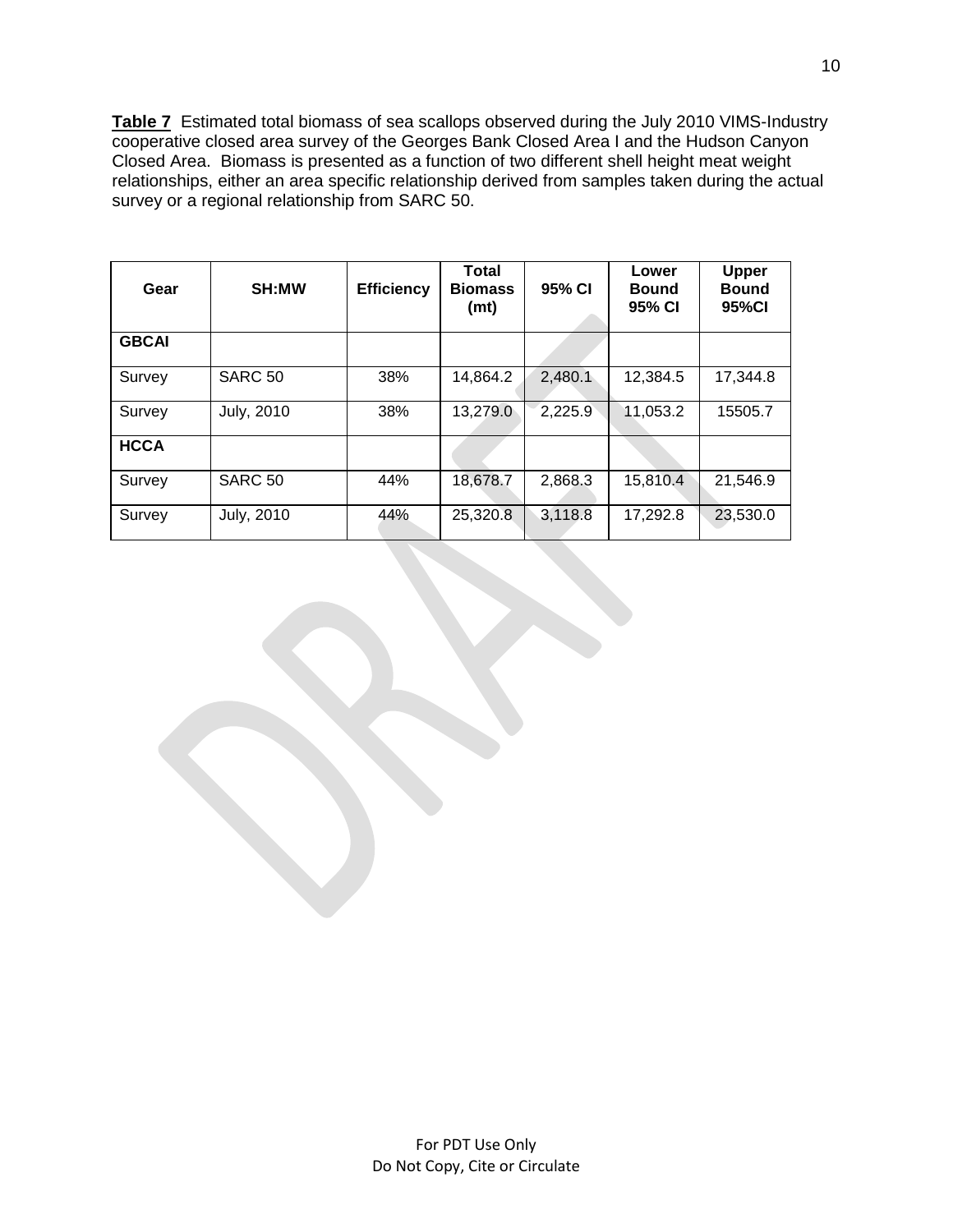**Table 8** Estimated exploitable biomass of sea scallops observed during the 2010 VIMS-Industry cooperative closed area surveys. Biomass is depicted as a function of various shell height-meat weight relationships, either an area specific relationship derived from samples taken during the survey, and a relationship from SARC 50

| Gear         | <b>SH:MW</b>      | <b>Efficiency</b> | <b>Exploitable</b><br><b>Biomass</b><br>(mt) | 95% CI  | Lower<br><b>Bound</b><br>95% CI | <b>Upper</b><br><b>Bound</b><br>95%CI |
|--------------|-------------------|-------------------|----------------------------------------------|---------|---------------------------------|---------------------------------------|
| <b>GBCAI</b> |                   |                   |                                              |         |                                 |                                       |
| Commercial   | <b>SARC 50</b>    | 60%               | 11,209.1                                     | 2,398.9 | 8,900.1                         | 13,697.0                              |
| Survey       | <b>SARC 50</b>    | 38%               | 13,648.3                                     | 2,313.0 | 13,697.0                        | 15,961.8                              |
|              |                   |                   |                                              |         |                                 |                                       |
| Commercial   | <b>July, 2010</b> | 60%               | 10.060.1                                     | 2,151.8 | 7,908.7                         | 12,211.9                              |
| Survey       | <b>July, 2010</b> | 38%               | 12,159.5                                     | 2,070.9 | 10,088                          | 14,230.4                              |
| <b>HCCA</b>  |                   |                   |                                              |         |                                 |                                       |
| Commercial   | <b>SARC 50</b>    | 65%               | 15,021.6                                     | 3,315.8 | 11,705.7                        | 18,337.4                              |
| Survey       | <b>SARC 50</b>    | 44%               | 13,063.2                                     | 1,922.2 | 11,140.4                        | 14,986.0                              |
|              |                   |                   |                                              |         |                                 |                                       |
| Commercial   | <b>July, 2010</b> | 65%               | 16,690.4                                     | 3,700.2 | 12,990.6                        | 20,391.1                              |
| Survey       | <b>July, 2010</b> | 44%               | 14,459.1                                     | 2,130.2 | 12,328.9                        | 16,589.3                              |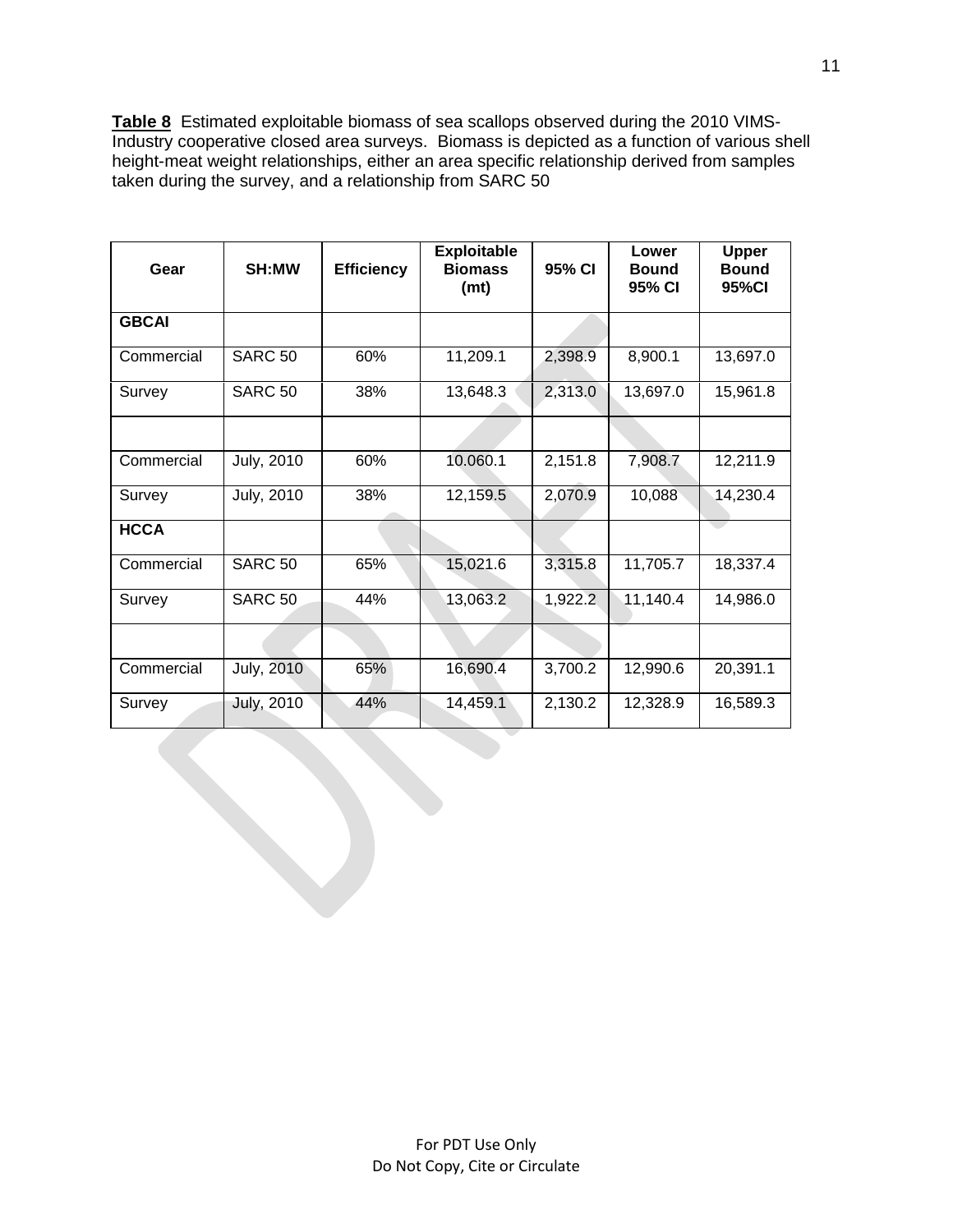**Table 9** Summary of area specific shell height-meat weight parameters used in the analyses. Parameters were obtained from two sources: (1) samples collected during the course of the surveys (July of 2010), and (2) SARC 50 (NEFSC, 2010)\*.

| Area surveyed  | <b>Date</b>       | α         | β      | ν         | δ       |
|----------------|-------------------|-----------|--------|-----------|---------|
| Survey data    |                   |           |        |           |         |
| <b>GBCAI</b>   | <b>July, 2009</b> | $-7.1666$ | 2.6411 | $-0.4944$ |         |
| <b>HCCA</b>    | <b>July, 2009</b> | $-8.7372$ | 3.1413 | $-0.6967$ |         |
|                |                   |           |        |           |         |
| <b>SARC 50</b> |                   |           |        |           |         |
| <b>GBCAI</b>   |                   | $-6.3757$ | 2.7999 | $-0.8405$ |         |
| mid-Atlantic   |                   | $-16.88$  | 4.64   | 1.57      | $-0.43$ |

\*The length weight relationship for sea scallops from data collected on the cruise and SARC 50 (GBCAI) is modeled as:

$$
W=\exp(\alpha+\beta^*ln(L)+\gamma^*ln(D))
$$

For SARC 50 (mid-Atlantic) an interaction term is included in the model as follows:

\_\_\_\_\_\_\_\_\_\_\_\_\_\_\_\_\_\_\_\_\_\_\_\_\_\_\_\_\_\_\_\_\_\_\_\_\_\_\_\_\_\_\_\_\_\_\_\_\_\_\_\_\_\_\_\_\_\_\_\_\_\_\_\_\_\_\_\_\_\_\_\_

*W*=exp(α+ β\*ln(*L*) + γ\*ln(*D*) + δ\*ln(L)\*ln(D))

Where *W* is meat weight in grams, *L* is scallop shell height in millimeters (measured from the umbo to the ventral margin) and *D* is depth in meters.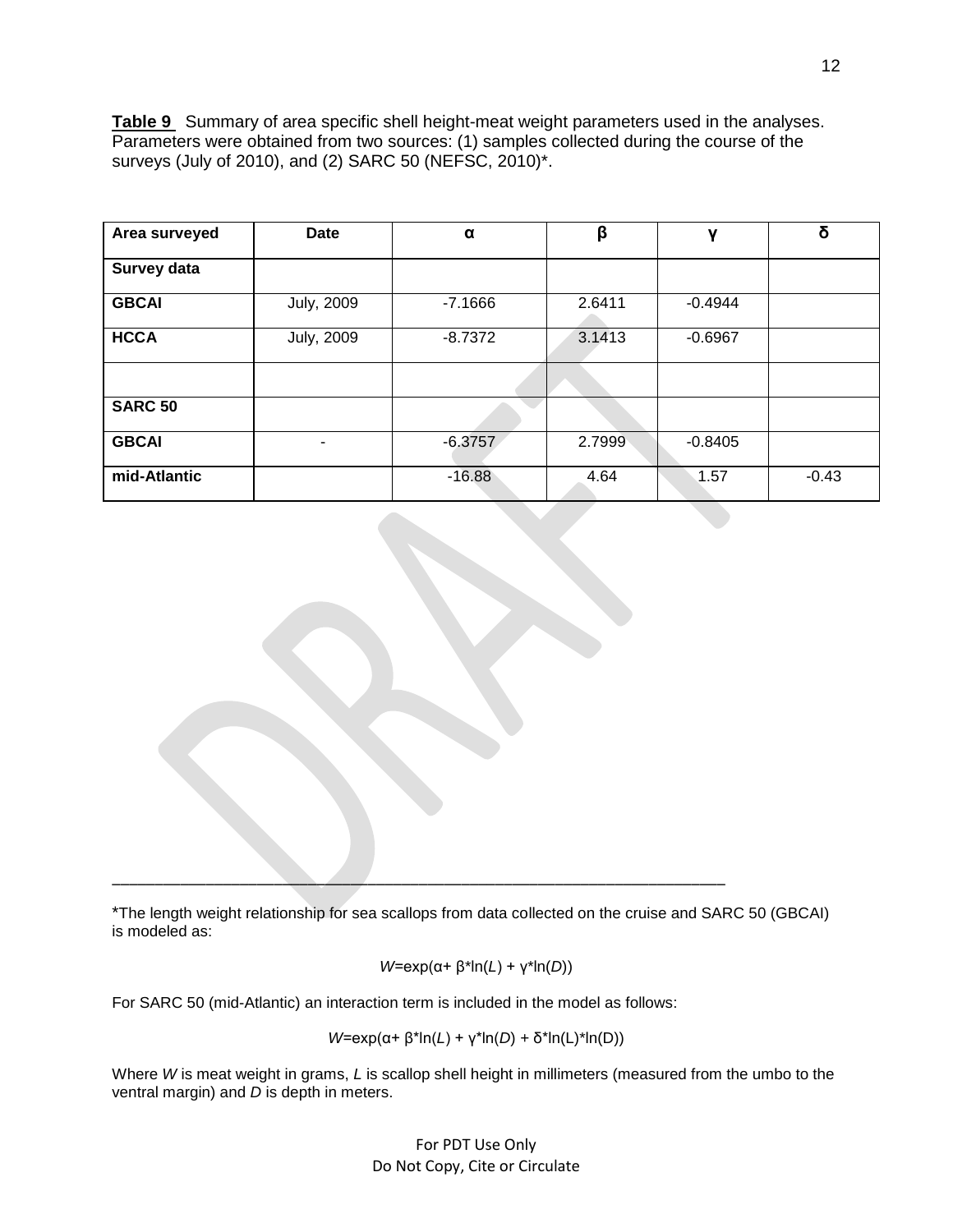**Figure 1** Shell height frequencies for the two dredge configurations used to survey the access area of Georges Ban Closed Area I during July, 2010. The frequencies represent the expanded but unadjusted catches of the two gears for all sampled tows.